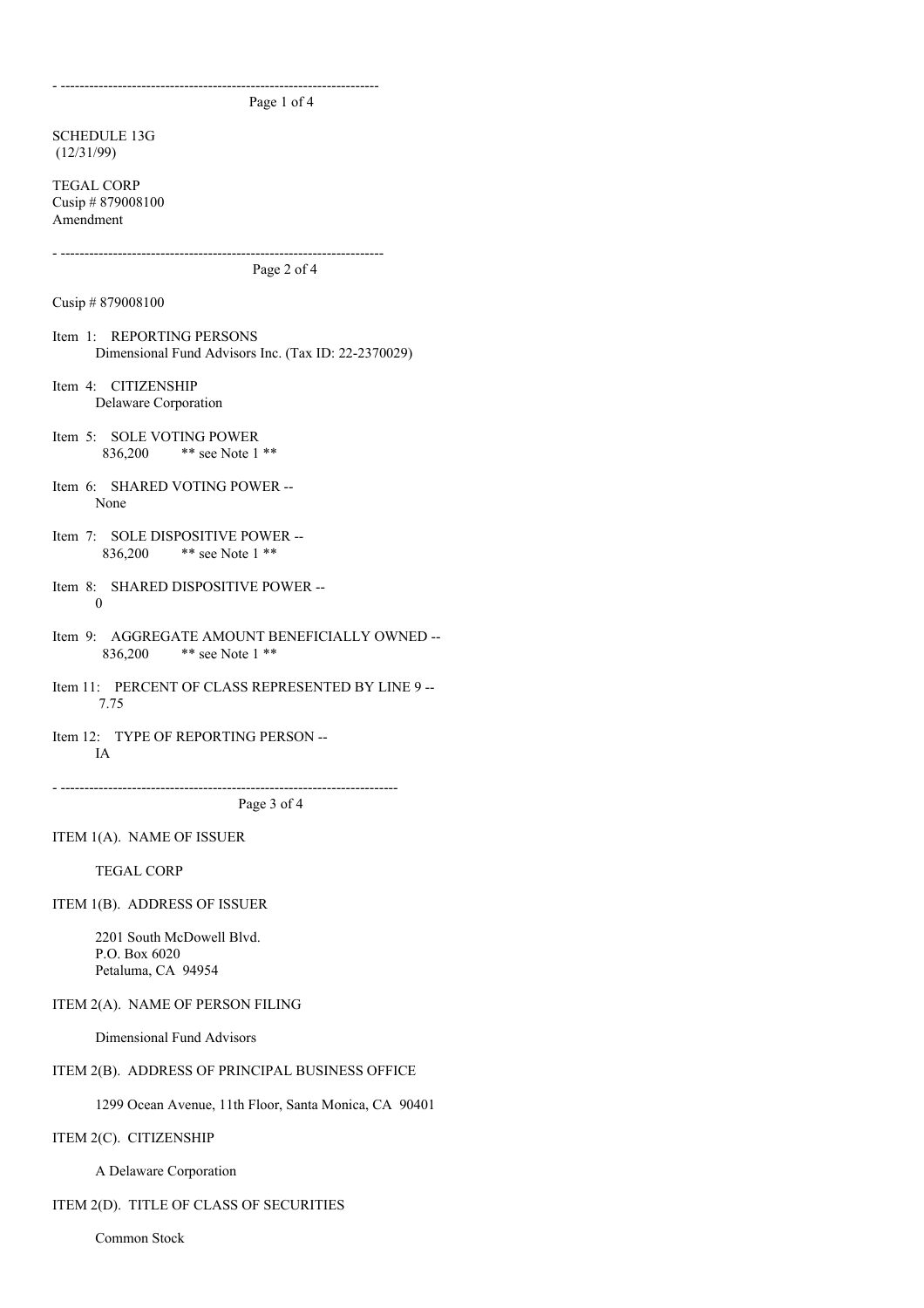#### ITEM 2(E). CUSIP NUMBER

#### 879008100

ITEM 3. This statement is filed pursuant to Rule 13d-1 (b), or 13d-2 (b) and the person filing is an investment advisor registered under section 203 of the Investment Advisors Act of 1940.

- ---------------------------------------------------------------------

```
Page 4 of 4
```
ITEM 4. OWNERSHIP

- ITEM 4(a). AMOUNT BENEFICIALLY OWNED
- 836,200 \*\* see Note 1 \*\*
- ITEM 4(b). PERCENT OF CLASS
	- 7.75
- ITEM 4(c). NUMBER OF SHARE AS TO WHICH SUCH PERSON HAS: (i). SOLE POWER TO VOTE OR DIRECT THE VOTE --
	- 836,200 \*\* see Note 1 \*\*
	- (ii). SHARED POWER TO VOTE OR TO DIRECT THE VOTE -- None
	- (iii). SOLE POWER TO DISPOSE OR TO DIRECT DISPOSITION OF -- 836,200 \*\* see Note 1 \*\*
	- (iv). SHARE POWER TO DISPOSE OR TO DIRECT DISPOSISTION OF -- None

\*\* Note 1 \*\*

Dimensional Fund Advisors Inc. ("Dimensional"), an investment advisor registered under Section 203 of the Investment Advisors Act of 1940, furnishes investment advice to four investment companies registered under the Investment Company Act of 1940, and serves as investment manager to certain other commingled group trusts and separate accounts. These investment companies, trusts and accounts are the "Funds". In its role as investment adviser or manager, Dimensional possesses voting and/or investment power over the securities of the Issuer described in this schedule that are owned the Funds. All securities reported in this schedule are owned by the Funds. Dimensional disclaims beneficial ownership of such securities.

# ITEM 5. OWNERSHIP OF FIVE PERCENT OR LESS OF A CLASS If this statement is being filed to report the fact that as of 12/31/99 the reporting person has ceased to be the beneficial owner of more than five percent of the class of securities, check the following: [ ]

ITEM 6. OWNERSHIP OF MORE THAN FIVE PERCENT ON BEHALF OF ANOTHER PERSON All Securities reported in this schedule are onwed by

advisory clients of Dimensional Fund Advisors Inc., no one of which to the knowledge of Dimensional Fund Advisors Inc. owns more than 5% of the class. Dimensional Fund Advisors Inc disclaims beneficial ownership of all such securities.

- ITEM 7. IDENTIFICATION AND CLASSIFICATION OF THE SUBSIDIARY WHICH ACQUIRED THE SECURITY BEING REPORTED ON BY THE PARENT HOLDING COMPANY: Not Applicable
- ITEM 8. IDENTIFICATION AND CLASSIFICATION OF MEMBERS OF THE GROUP Not Applicable
- ITEM 9. NOTICE OF DISSOLUTION OF GROUP Not Applicable

### ITEM 10. CERTIFICATION

By signing below I certify that, to the best of my knowledge and belief, the securities referred to above were acquired in the ordinary course of business and were not acquired for the purpose of and do not have the effect of changing or influencing the control of the issuer of such securities and were not acquired in connection with or as a participant